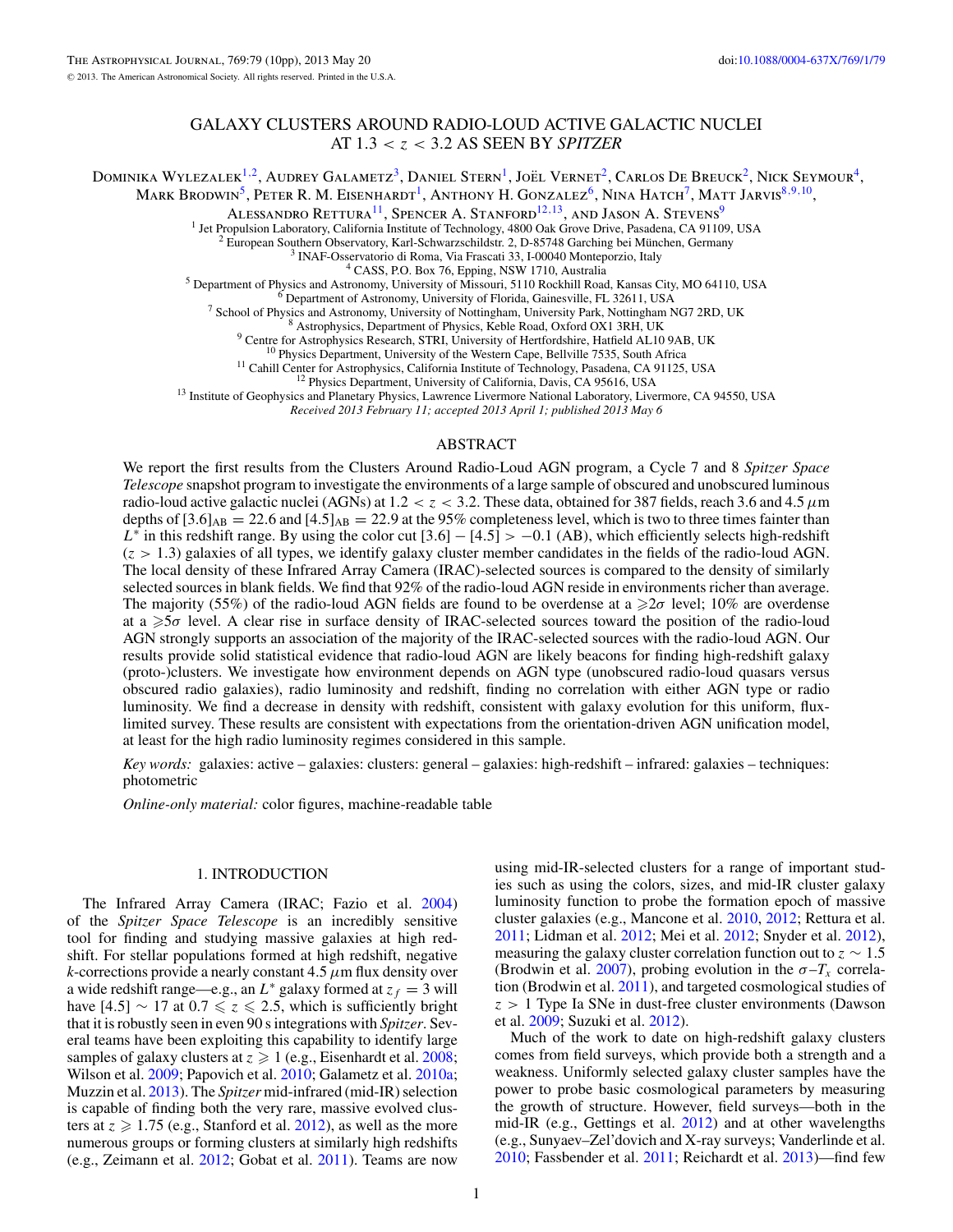clusters at the highest redshifts,  $z \ge 1.5$ . While measuring the cluster space density is required to use these systems as cosmological probes, many key galaxy cluster studies do not require such knowledge (e.g., Krick et al. [2008;](#page-9-0) Galametz et al. [2009;](#page-9-0) Suzuki et al. [2012;](#page-9-0) Martini et al. [2013\)](#page-9-0).

In order to efficiently identify the richest environments at yet higher redshifts, targeted searches for high-redshift galaxy clusters have many advantages. Toward that goal, literature that stretches back nearly 50 years shows that powerful radioselected active galactic nuclei (AGNs) preferentially reside in luminous red sequence galaxies (e.g., Matthews [1965;](#page-9-0) Best et al. [1998;](#page-9-0) Venemans et al. [2002;](#page-9-0) Hickox et al. [2009;](#page-9-0) Griffith & Stern [2010\)](#page-9-0). Indeed, targeted searches for high-redshift clusters and proto-clusters around powerful high-redshift radio galaxies (HzRGs) have proven very successful and have a rich literature (e.g., Pentericci et al. [2000;](#page-9-0) Stern et al. [2003;](#page-9-0) Kurk et al. [2004;](#page-9-0) Venemans et al. [2007;](#page-9-0) Doherty et al. [2010;](#page-9-0) Galametz et al. [2009,](#page-9-0) [2010b;](#page-9-0) Hatch et al. [2011;](#page-9-0) Matsuda et al. [2011;](#page-9-0) Mayo et al. [2012\)](#page-9-0).

In a pilot study by our team, Galametz et al. [\(2012\)](#page-9-0) used a counts-in-cell analysis to identify overdensities of IRACselected high-redshift galaxy candidates in the fields of 72 HzRGs from the Spitzer High-Redshift Radio Galaxy program (Seymour et al. [2007;](#page-9-0) De Breuck et al. [2010\)](#page-9-0). The HzRGs in that study spanned a range of  $1.2 < z < 3$ . Using relatively shallow,  $\sim$ 120 s IRAC data, Galametz et al. [\(2012\)](#page-9-0) showed that radio galaxies preferentially reside in medium to dense regions, with 73% of the targeted fields denser than average. Apart from six newly discovered cluster candidates, several known (proto-)clusters were recovered as overdense fields in that analysis, and we have recently spectroscopically confirmed one of the more promising candidate fields as a new high-redshift cluster at  $z = 2.02$  (A. Galametz et al., in preparation).

In this paper, we describe the first results from our ∼400 hr *Warm Spitzer* snapshot program called Clusters Around Radio-Loud AGN, or CARLA, <sup>14</sup> a Cycle 7 and Cycle 8 program which takes advantage of *Spitzer*'s impressive sensitivity to identify massive galaxies at high redshift. To date, CARLA has targeted nearly 400 radio-loud AGN, including 187 radio-loud quasars (RLQs) and 200 HzRGs. Targets were uniformly selected in radio luminosity over the redshift range  $1.3 < z < 3.2$ . Similar to the successful pilot study by Galametz et al. [\(2012\)](#page-9-0), CARLA allows, for the first time, a sensitive, systematic study of the environments of a large sample of powerful radio-loud sources over a wide redshift range. We isolate high-redshift galaxy candidates using IRAC colors and quantify the environments of the targeted AGN as compared to similar-depth blank-field surveys. CARLA also allows us to investigate how environment depends on radio-loud AGN properties such as redshift, radio luminosity, and AGN class (e.g., type-1, or unobscured RLQs versus type-2, or obscured HzRGs). A companion paper, D. Wylezalek et al. (in preparation), investigates the luminosity function of CARLA-selected candidate galaxy cluster members.

The paper is organized as follows. Section 2 describes how the sample of HzRGs and RLQs was selected and Section [3](#page-2-0) gives details on the observations, data reduction, catalog generation, and the completeness limit of the survey. We describe the analysis of the environments of the CARLA targets with respect to galaxy type, redshift, and radio luminosity in Section [4](#page-3-0) and draw conclusions from the results in Section [5.](#page-8-0) Section [6](#page-8-0) summarizes our results. Throughout the paper we assume  $H_0 =$ 

<sup>14</sup> As of 2013 March, CARLA targets are still being scheduled; this manuscript details all observations obtained through 2013 February. 70 km s<sup>-1</sup> Mpc<sup>-1</sup>,  $\Omega_m = 0.3$ ,  $\Omega_{\Lambda} = 0.7$ . All magnitudes and colors are expressed in the AB photometric system unless stated otherwise.

## 2. THE CARLA SAMPLE

A key goal of the CARLA survey is to investigate how environment depends on AGN classification, and we therefore have targeted a matched sample of unobscured (e.g., type-1) and obscured (e.g., type-2) radio-loud AGNs. Type-1 AGNs, specifically broad-lined quasars or RLQs for the high-luminosity, radio-loud sources targeted here, show signatures of radiation originating from very close to the central black hole. In contrast, the central black hole is obscured by dense absorbing material in type-2 AGNs, or HzRGs for the high-luminosity, high-redshift, radio-loud sample observed here. In the standard AGN unification model (Urry & Padovani [1995\)](#page-9-0) this obscuration is produced by an optically thick circumnuclear torus and differences in optical appearance only depend on the orientation angle at which the AGN is observed, not due to intrinsic differences between the two AGN types. A clear prediction is that both AGN types should reside in identical environments. Recently, an alternative paradigm has been gaining attention in which type-2 AGNs evolve into type-1 AGNs as their merger-triggered, dust-obscured AGNs become more powerful and clear out the environment (e.g., Hopkins et al. [2006](#page-9-0) and references therein). This dynamical model would mean that type-1 and type-2 AGNs trace different phases in the evolution of powerful AGNs, potentially associated with different environments. On the other hand, if the timescale associated with the AGN breaking out of its obscuring cocoon is much shorter than the timescale on which the environment develops, then no dependence of environment on AGN type would be expected in the dynamical model.

The CARLA sample consists of 387 radio-loud AGNs, including 187 RLQs and 200 HzRGs (sample size as of 2013 February 20). The matched RLQ and HzRG samples have been deliberately designed to be of similar size with similar redshift and radio luminosity ranges. HzRGs are defined as powerful, high-redshift radio sources with rest-frame 500 MHz radio luminosities  $L_{500 \text{ MHz}} \geqslant 10^{27.5} \text{ W Hz}^{-1}$  and have optical spectra free of broad emission lines. This classification as narrowline, i.e., type-2 AGN, is based on the optical spectroscopy used to determine their redshifts. The HzRGs were selected from the updated compendium of Miley & De Breuck [\(2008\)](#page-9-0) extended down to  $z = 1.3$  using both flux-limited radio surveys (e.g., MRC, 3C, 6C, 7C) and ultra-steep spectrum surveys (e.g., Röttgering et al.  $1997$ ; De Breuck et al.  $2001$ ). The sample contains all 146 powerful HzRGs known as of 2010 at  $2 < z < 3.2$ .

To calculate  $L_{500 MHz}$ , we used the procedure described by Miley & De Breuck  $(2008)$ . In short, we cross-correlated the HzRGs with the 1.4 GHz NRAO VLA Sky Survey (NVSS; Condon et al. [1998\)](#page-9-0) and the 74 MHz VLA Low-Frequency Sky Survey (VLSS; Cohen et al.  $2007$ ), using a  $30''$  search radius. These two radio surveys cover a very large part of the extragalactic sky, and have well-matched spatial resolution, thereby avoiding concerns with missing flux. The rest-frame 500 MHz frequency was deliberately chosen to ensure that the fluxes were interpolated rather than extrapolated between the two radio surveys. If no VLSS detection was available, we assumed a spectral index  $\alpha = -1.1$  ( $S_\nu \propto \nu^\alpha$ ; Miley & De Breuck [2008\)](#page-9-0).

To create the RLQ sample, we selected all optically bright  $(M_B < -26.5)$  quasars in the Sloan Digitized Sky Survey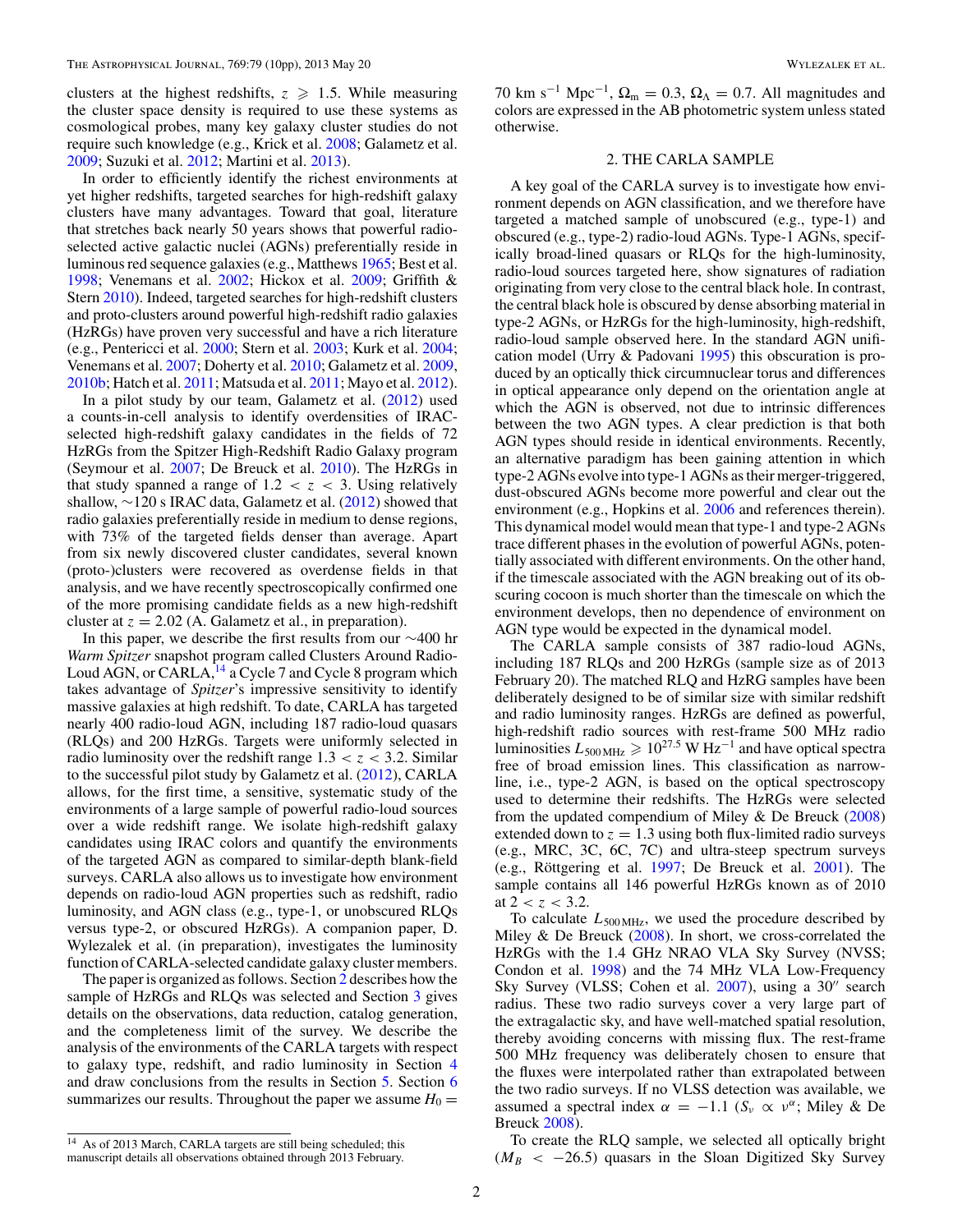<span id="page-2-0"></span>(SDSS; Schneider et al. [2010\)](#page-9-0) and the 2dF QSO Redshift Survey (Croom et al. [2004\)](#page-9-0), where the spectroscopy-based classifications were taken from the original catalogs. For the SDSS quasars the  $M_B$  were taken from the original catalog, and for the 2df quasars we calculated  $M_B$  from the original catalogs assuming a quasar spectral energy distribution (SED) represented by a power law  $(f_v \propto v^{\alpha_{\text{RLQ}}}$ ,  $\alpha_{\text{RLQ}} = 0.5$ —as used for the SDSS quasars) and we corrected for Galactic dust extinction.

To identify RLQs, we then correlated this sample with the NVSS using a 10" search radius. As only  $\sim$ 20% of the RLQs are detected in the VLSS, we could not calculate the radio spectral indices in a systematic way. Moreover, RLQs may contain time-variable, Doppler beamed emission, which would render the spectral indices from surveys observed several years apart unreliable. We therefore assumed a fixed  $\alpha = -0.7$  for all RLQs to calculate their *L*500 MHz. We tested and justified this choice by computing the mean and median value for the 133 out of 717 RLQs where the VLSS–NVSS spectral indices could be derived, and find −0*.*65 and −0*.*74, respectively. On average, the radio luminosities calculated with a fixed *α* only differ from the precise radio luminosities by 3% and this scatter will not have any influence on our results and conclusions.

The final RLQ sample was obtained by considering only sources in regions with low Galactic extinction  $(E(B - V) \leq$ 0*.*1) and by matching to the redshift and radio power distribution of the HzRG sample. The upper panel in Figure 1 shows rest-frame  $L_{500 MHz}$  versus redshift while the lower panel shows the distribution of our targets across the sky. This sample selection allows us to study evolutionary trends as well as trends with radio luminosity for both types of AGN without any biases beyond the selection being restricted to the most radio powerful sources.

## 3. DATA

## *3.1. Observations*

CARLA observed the lower redshift  $(1.3 < z < 2)$  sources with the *Spitzer* IRAC camera at 3.6 and 4.5*μ*m (referred to as IRAC1 and IRAC2) during Cycle 7 with total exposure times of 800 s in IRAC1 and 2000 s in IRAC2. Slightly deeper observations were obtained for the higher redshift  $(2 < z < 3.2)$ portion of the sample during Cycle 8 with total exposure times of 1000 s in IRAC1 and 2100 s in IRAC2. IRAC employs  $256 \times 256$ InSb detector arrays with 1.  $22$  pixels to map out a  $5.2 \times 5.2$  field. The IRAC1 and IRAC2 data were obtained simultaneously over slightly offset fields, allowing CARLA to tailor the exposure times in each band for our intended science. Observations were all obtained with dithered 100 s observations. In order to save the ∼5 minute overhead per target had the differing integration times for IRAC1 and IRAC2 been split across two Astronomical Observation Requests (AORs), we instead implemented this observing strategy in a single AOR using the "Fixed Cluster Offset" mode in array coordinates. In AB magnitudes, the total exposure times give similar depths for both channels (see Section [3.4\)](#page-3-0), with the IRAC2 observations being slightly deeper. The total exposure times, which are slightly longer for the highredshift portion of the sample (observed during Cycle 8), reach depths 2 mag below *m*<sup>∗</sup> over the whole redshift range (see Section [3.4\)](#page-3-0). This allows us to robustly measure the faint-end slope of the cluster luminosity function out to high redshift, which is the focus of our second CARLA paper (D. Wylezalek et al., in preparation).



**Figure 1.** Top panel: rest-frame 500 MHz luminosity vs. redshift. As shown by their distributions, both subsamples (HzRGs and RLQs) sample the targeted *L*500 MHz–*z* plane in a relatively uniform manner. Bottom panel: distribution of the CARLA radio-loud AGNs across the sky. Most of the RLQs are chosen from the SDSS and are thus mainly located in the northern hemisphere, while the HzRGs cover the full extragalactic sky. In both panels, green crosses show the HzRGs in our sample, while orange diamonds show the RLQs.

(A color version of this figure is available in the online journal.)

### *3.2. Data Reduction*

The basic calibrated data were reduced and mosaicked using the MOPEX package (Makovoz  $&$  Khan  $2005$ ) and resampled to a pixel scale of 0*.* 61. The MOPEX outlier (e.g., cosmic ray, bad pixel) rejection was optimized for the regions of deepest coverage in the center of the maps, corresponding to the location of the targeted AGNs. Due to artifacts and bright foreground stars, the maximum coverage is not reached in every part of the field. Regions with  $\le 85\%$  of the maximum coverage were ignored for source extraction and further analysis.

## *3.3. Source Extraction*

Source extraction was performed using SExtractor (Bertin & Arnouts [1996\)](#page-9-0) in dual image mode using the 4.5*μ*m frame as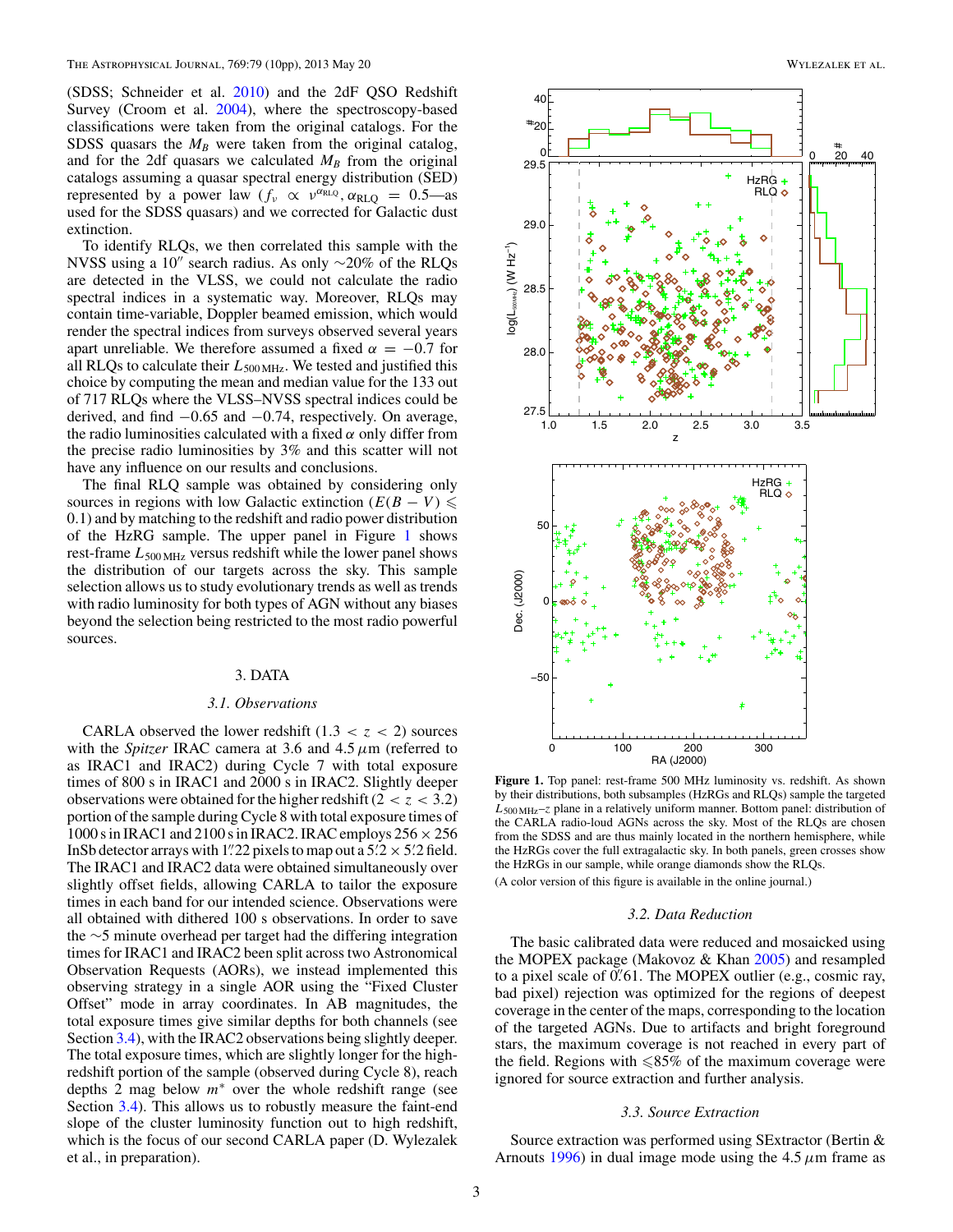<span id="page-3-0"></span>

**Figure 2.** Number counts for the SpUDS and CARLA surveys for sources detected at  $3.6 \mu$ m (left) and  $4.5 \mu$ m (right). These analyses rely on catalogs independently built for detecting sources in each band. The 95% completeness limit in each band is derived by comparing the CARLA number counts to those from the SpUDS survey, which gives completeness limits of 3.45  $\mu$ Jy for IRAC1 and 2.55  $\mu$ Jy for IRAC2, as shown by the vertical dotted lines. (A color version of this figure is available in the online journal.)

the detection image. We used the IRAC-optimized SExtractor parameters from Lacy et al. [\(2005\)](#page-9-0). We measured flux densities in 4" diameter apertures, converting from the native MJy sr<sup>-1</sup> units of the images to  $\mu$ Jy pixel<sup>-1</sup> by multiplying with the conversion factor of 8.4615  $\mu$ Jy pixel<sup>-1</sup> (MJy sr<sup>-1</sup>)<sup>-1</sup> for our 0*.* 61 pixel scale. We derived empirical aperture corrections from the curve of growth of bright, isolated stars in the CARLA survey. These multiplication factors, 1.42 for IRAC1 and 1.45 for IRAC2, correct the photometry to  $24$ <sup>"</sup> radius apertures. These values are systematically ∼17% larger than the aperture corrections listed in the *Spitzer* Instrument Handbook but are consistent with the aperture corrections found by Ashby et al. [\(2009\)](#page-9-0) for the *Spitzer* Deep, Wide-Field Survey. The discrepancy with the Instrument Handbook is most likely due to differences in the background determination and slight differences in aperture radii (Ashby et al. [2009\)](#page-9-0).

#### *3.4. Completeness Limit*

We determined the 95% completeness level by comparing the CARLA number counts to number counts from the *Spitzer* UKIDSS Ultra Deep Survey (SpUDS, PI: J. Dunlop), a deep Cycle 4 *Spitzer* Legacy program covering 1 deg<sup>2</sup> in the UKIDSS UDS field with IRAC and the Multiband Imaging Spectrometer on board *Spitzer* (Rieke et al. [2004\)](#page-9-0). SpUDS reaches greater sensitivities than CARLA, with IRAC1 and IRAC2 3*σ* depths of  $\sim$ 1  $\mu$ Jy (mag <sub>AB</sub>  $\simeq$  24). Although SpUDS catalogs are publicly available, we performed source extraction on the final mosaics in the same way as for CARLA to ensure uniformity in our analyses. In particular, the public catalogs are cut at a depth of 8*σ*, i.e., shallower than CARLA, and thus would not allow us to accurately measure the completeness of the CARLA catalogs. The aperture corrections we derive for bright, isolated sources in SpUDS are consistent with the ones derived for the CARLA survey. We created IRAC1 and IRAC2 SExtractor catalogs using single image mode. The differential number counts are shown in Figure 2. As planned, the IRAC1 and IRAC2 observations match very well in depth. We determine a 95% completeness limit of 3.45 and 2.55*μ*Jy relative to the SpUDS survey, corresponding to limiting magnitudes of  $[3.6] = 22.6$  and  $[4.5] = 22.9$  for the

observations. These values are adopted as flux density cuts for all subsequent analyses.

## 4. THE ENVIRONMENTS OF RADIO-LOUD AGNs

## *4.1. IRAC-selected Sources*

We use a counts-in-cell analysis of color-selected IRAC sources to identify high-redshift overdense fields. Papovich [\(2008\)](#page-9-0) showed that an IRAC color cut of [3*.*6] − [4*.*5] *>* −0*.*1 efficiently isolates galaxies regardless of age and galaxy type at  $z > 1.3$ . This criterion makes use of the  $1.6 \mu m$  bump, a prominent spectral feature in the SEDs of galaxies that does not depend on the evolutionary stage of the galaxy. The bump is caused by a minimum in the opacity of the H<sup>−</sup> ion which is present in the atmospheres of cool stars (John [1988\)](#page-9-0) and is a commonly used indicator of redshift (e.g., Simpson & Eisenhardt [1999;](#page-9-0) Sorba & Sawicki [2010\)](#page-9-0). The 1.6*μ*m bump enters the IRAC bands at  $z \sim 1$  and provides a redder [3.6]–[4.5] color for high-redshift galaxies as compared to low-redshift  $(z < 1)$  galaxies (see Figure [3\)](#page-4-0). Contamination can come from strongly star-forming galaxies at  $0.2 < z < 0.5$  (Papovich [2008\)](#page-9-0), cool brown dwarfs (Stern et al. [2007\)](#page-9-0), and powerful AGNs at all redshifts (Stern et al. [2005\)](#page-9-0). However, these contaminations are not expected to be significant (for a detailed discussion, see Galametz et al. [2012\)](#page-9-0). More than 90% of objects satisfying this simple color criterion will be at *z >* 1*.*3 (Papovich [2008\)](#page-9-0). In the following we refer to these high-redshift, mid-IR color-selected sources simply as "IRAC-selected sources."

#### *4.2. Comparison to Blank Fields*

We use the SpUDS survey to derive a mean blank field density of IRAC-selected sources. The catalogs have been cut at the CARLA depth, i.e., all sources fainter than the CARLA 95% completeness limit are neglected. We then placed 436 non-overlapping circular cells of 1' radius onto the field and measured the density of IRAC-selected sources in these cells. None of the CARLA targets lie in the SpUDS survey.

We then measured the number of IRAC-selected sources in an aperture of 1' radius centered on the radio-loud AGN.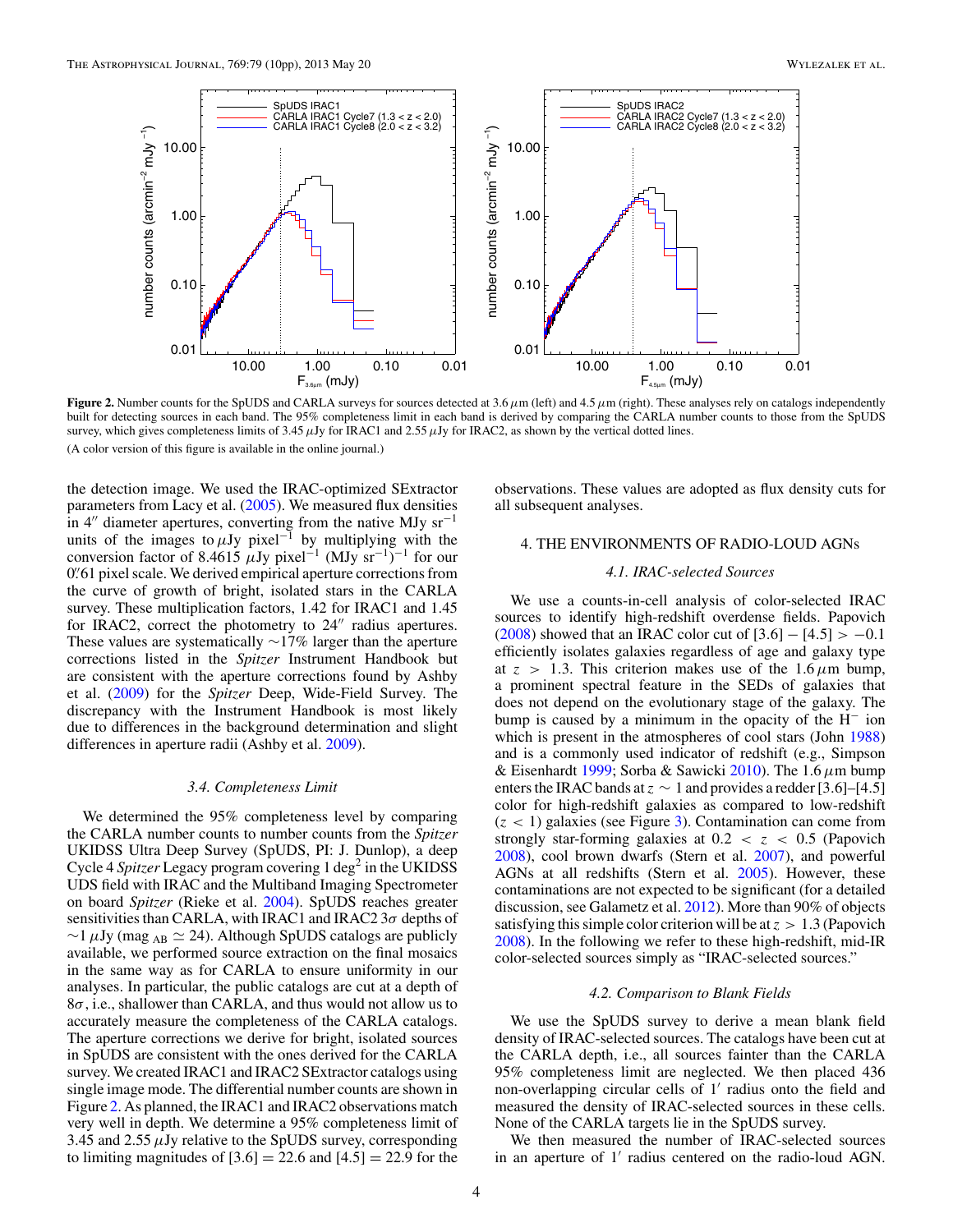<span id="page-4-0"></span>

**Figure 3.** Illustration of the IRAC color criterion. Left: predicted evolution of IRAC2 magnitude as a function of redshift. We plot the Bruzual & Charlot [\(2003\)](#page-9-0) models for different formation redshifts  $z_f$  assuming a Salpeter initial mass function and a single exponentially decaying burst of star formation with  $\tau = 0.1$  Gyr, normalized to the observed *m*<sup>∗</sup> for galaxy clusters at *z* = 0.7, [4.5] = 16.75 (Vega; Mancone et al. [2010\)](#page-9-0). The models were generated with the model calculator EzGal (Mancone & Gonzalez [2012\)](#page-9-0). A negative *k*-correction leads to an almost flat evolution of the IRAC2 magnitude at *z* ≥ 0.7. Right: the shift of the 1.6 *μ*m bump across the IRAC bands leads to a red IRAC color for galaxies at  $z > 1.3$ .

(A color version of this figure is available in the online journal.)

**Table 1** The CARLA Sample (in R.A. Order)

| Name         | R.A.<br>(J2000) | Decl.<br>(J2000) |      | $log(L_{500 \text{ MHz}})$<br>(W $Hz^{-1}$ ) | $(\arcsin^{-2})$ | <b>AGN</b> Type |
|--------------|-----------------|------------------|------|----------------------------------------------|------------------|-----------------|
| USS0003-019  | 00:06:11.00     | $-01:41:50.2$    | 1.54 | 27.86                                        | 10.5             | <b>HzRG</b>     |
| PKS 0011-023 | 00:14:25.00     | $-02:05:56.0$    | 2.08 | 28.15                                        | 10.2             | HzRG            |
| MRC 0015-229 | 00:17:58.20     | $-22:38:03.8$    | 2.01 | 28.32                                        | 15.6             | <b>HzRG</b>     |
| BRL0016-129  | 00:18:51.40     | $-12:42:34.6$    | 1.59 | 29.02                                        | 15.3             | <b>HzRG</b>     |
| MG0018+0940  | 00:18:55.20     | $+09:40:06.9$    | 1.59 | 28.39                                        | 13.4             | <b>HzRG</b>     |

(This table is available in its entirety in a machine-readable form in the online journal. A portion is shown here for guidance regarding its form and content.)

At  $1 < z < 3$ , 1' corresponds to ~500 kpc, matching typical cluster sizes for  $z > 1.3$  mid-IR-selected clusters with  $log(M_{200}/M_{\odot})$  ∼ 14.2 (e.g., Brodwin et al. [2011\)](#page-9-0). The surface density of IRAC-selected sources in the CARLA fields takes into account the low coverage areas (see Section [3.2\)](#page-2-0). Table 1 lists the names, positions, redshifts, radio luminosities, and surface density of IRAC-selected sources in the CARLA fields sorted by right ascension. The full table is available online. The upper panel in Figure [4](#page-5-0) shows the distribution of surface densities for IRAC-selected sources in the SpuDS and CARLA fields. A perfect, structure-free blank field would show a Gaussian distribution of densities peaking at the mean blank field density. As expected, both the SpUDS and CARLA distributions are asymmetric with a high-density tail since even the  $\sim$ 1 deg<sup>2</sup> SpuDS field contains large scale structure. For example, a high-density tail of IRAC-selected sources is also seen in the Lockman Hole field (Papovich [2008\)](#page-9-0). Following the methodology of Papovich [\(2008\)](#page-9-0), Galametz et al. [\(2012\)](#page-9-0), and Mayo et al.  $(2012)$ , we fit a Gaussian to the low-density half of the distribution (i.e., the distribution of the lower density regions determined with respect to the maximum of the distribution) to determine the peak density  $\Sigma_{\text{SplUDS}} = 8.3 \text{ arcmin}^{-2}$  and the standard deviation of the low-density half,  $\sigma_{SpUDS}$  = 1.6 arcmin−2. We find that 92.0% of the CARLA fields are denser than the SpUDS peak density, 55.3% are ≥2σ overdense and 37.0% are  $\geq 3\sigma$  overdense. At the 5 $\sigma$  level, 9.6% of the CARLA fields are still overdense. The corresponding values for the SpUDS field are significantly lower, with 18.7%, 8.6%, and

0.7% of the fields being denser than  $\Sigma_{\text{SpUDS}} + 2\sigma_{\text{SpUDS}}$ ,  $\Sigma_{\text{SpUDS}} +$  $3\sigma_{SpUDS}$ , and  $\Sigma_{SpUDS} + 5\sigma_{SpUDS}$ , respectively (see Figure [4\)](#page-5-0). The densest CARLA field, a HzRG at  $z = 2.00$ , shows a density of almost  $\Sigma_{\text{SpUDS}} + 10\sigma$ . A two-sided Kolmogorov–Smirnov (K-S) test gives a *<*10−<sup>36</sup> probability that the CARLA and SpUDS surface density distributions are drawn from the same underlying distribution. In addition, a Mann–Whitney *U* test rules out that the two distributions have the same mean.

As the CARLA fields are distributed over the whole sky, we compute the Spearman rank correlation coefficient *ρ* to test the dependence of density on Galactic latitude to rule out any bias due to stellar contamination. We find  $\rho = 0.01$ , implying a 21% probability of a correlation. According to standard interpretations of the Spearman rank correlation test, this is considered as evidence for the lack of a correlation.

Galametz et al. [\(2012\)](#page-9-0) also used a counts-in-cell analysis to identify overdensities of IRAC-selected sources among 72 HzRGs in a redshift range of  $1.2 < z < 3$ , albeit with observations 2 mag shallower than CARLA. They found that  $73\% \pm 12\%$  of the fields were denser than the mean blankfield density, derived from the SWIRE survey. They also found that 23%  $\pm$  7% of the fields were  $\geq 2\sigma$  overdense. We cut the CARLA survey at the depth of the Galametz et al. [\(2012\)](#page-9-0) study to check for consistency with this previous work. The SpUDS mean blank-field density, derived from a Gaussian fit to the low density half of the distribution, gives  $2.1 \pm 0.7$  $IRAC$ -selected sources per arcmin<sup>2</sup>, in good agreement with the blank field mean density derived by Galametz et al. [\(2012\)](#page-9-0),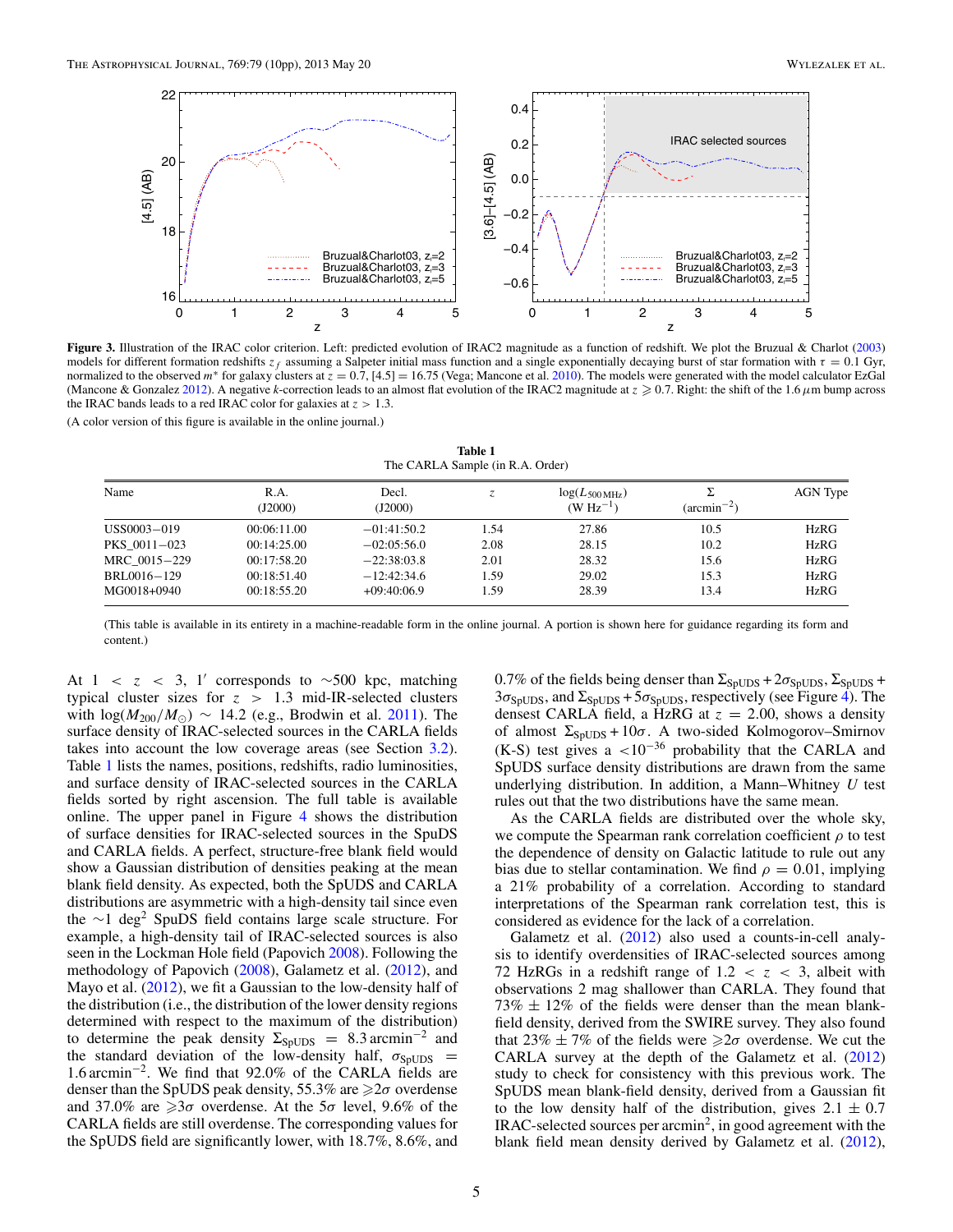CARLA SpUDS

> 89.  $\overline{z}$

10

percentage of fields

percentage of fields

15

<span id="page-5-0"></span>20



is centered on one of our random apertures placed onto the survey. The aperture covering this cluster is the densest one in the SpUDS survey. In Galametz et al. [\(2012\)](#page-9-0), the IRAC color criterion has been successfully tested by recovering known highredshift (proto-) clusters such as PKS1138 $-262$  ( $z = 2.16$ , the Spiderweb galaxy). In addition, we recently confirmed a cluster in the field of MRC0156-252, a radio galaxy at  $z = 2.02$ , which is 2*σ* overdense in the CARLA data (A. Galametz et al., in preparation).

These results confirm that the color criterion is very effective at identifying high-redshift clusters and that the densities found in this work are sufficient to qualify many of the fields as promising (proto-)cluster candidates. To demonstrate the quality of our data, Figure [5](#page-6-0) shows the IRAC2 images of two CARLA sources, the quasar J105231.82+08060 ( $z = 1.64$ ; 6.8 $\sigma$  overdense) and the radio galaxy MRC1217-276 ( $z = 1.90$ ; 5.3 $\sigma$  overdense). IRAC-selected sources within 1' of the radio-loud AGN are indicated, illustrating the diversity of environments. While the former shows a central concentration of IRAC-selected sources close to the radio-loud AGN, the latter shows a more diffuse overdensity, perhaps suggestive of an earlier stage in the cluster formation.

### *4.3. Radial Distribution of IRAC-selected Sources*

We investigate how the surface density of the IRAC-selected sources depends on the distance to the radio-loud AGN. In Figure [6](#page-6-0) we show a stack of the surface density of IRACselected sources in annuli around the radio-loud AGN for both the CARLA and the SpUDS survey. As expected, the radial distribution of IRAC-selected sources in the SpUDS survey is homogenous and is equivalent to a median blank field surface density. It should be noted that this median is dependent on largescale structure and existing clusters in SpUDS and is therefore slightly higher than the typical blank field density derived from the Gaussian fitting to the lower part of the density distribution (see Figure 4). For the dense CARLA fields, the surface density peaks toward the position of the radio-loud AGN in the center of the image. This rise is even more prominent for the CARLA fields overdense at the 3 $\sigma$  ( $\Sigma = \Sigma_{\text{SpUDS}} + 3\sigma_{\text{SpUDS}}$ ) level than for the CARLA fields that are simply denser than the peak SpUDS density. This means that, on average, the denser a field is, the more IRAC-selected sources are found very close to the radioloud AGN. This result clearly shows that for the dense CARLA fields, the radio-loud AGN is a good beacon for the center of the overdensity of IRAC-selected sources.

We also test that this behavior is not simply due to the CARLA sample centering apertures on known massive, highredshift galaxies while the SpUDS comparison sample targeted random positions in that field. We identify a subsample of SpUDS sources with similar mid-infrared colors and magnitude distributions to the HzRGs in CARLA; the CARLA RLQs are too dominated by their AGN in the mid-IR to use for this comparison analysis. We find that the density of IRAC-selected sources for this matched sample does not show a prominent peak toward the center, and is consistent with the SpUDS blank field density at all radii, thus further supporting our primary result that powerful radio-loud AGNs are efficient beacons for high-redshift structure.



**Figure 4.** Upper panel: histogram of the densities of IRAC-selected sources in the CARLA fields and the SpUDS survey. The Gaussian fit to the low-density half of the SpUDS density distribution is shown by the dashed black curve, giving  $\Sigma_{\text{SpUDS}} = 8.3 \pm 1.6 \,\text{arcmin}^{-2}$ . The vertical dotted line corresponds to  $\Sigma_{SpUDS}$  + 3 $\sigma$  density. We find that 37.0% of the CARLA fields are overdense compared to this surface density while only 8.6% of the SpUDS fields have surface densities of IRAC-selected sources above that value. Lower panel: cumulative density distribution of the CARLA and SpUDS fields. Only 18.7% of the SpUDS fields are denser than  $\Sigma_{\text{SpUDS}} + 2\sigma_{\text{SpUDS}}$  in contrast to 55.3% for the CARLA fields. Only 0.7% of the SpUDS fields are denser than  $\Sigma_{\text{SpUDS}} + 5\sigma_{\text{SpUDS}}$  while 9.6% of the CARLA fields are denser than this cut. (A color version of this figure is available in the online journal.)

 $\Sigma_{\text{SWIRE}} = 2.8 \pm 1.0 \,\text{arcmin}^{-2}$ . Most of the CARLA fields are denser than the blank field, with  $79\% \pm 9\%$  denser than the SWIRE surface density, consistent with Galametz et al. [\(2012\)](#page-9-0). At the high end of the density distribution we find more fields,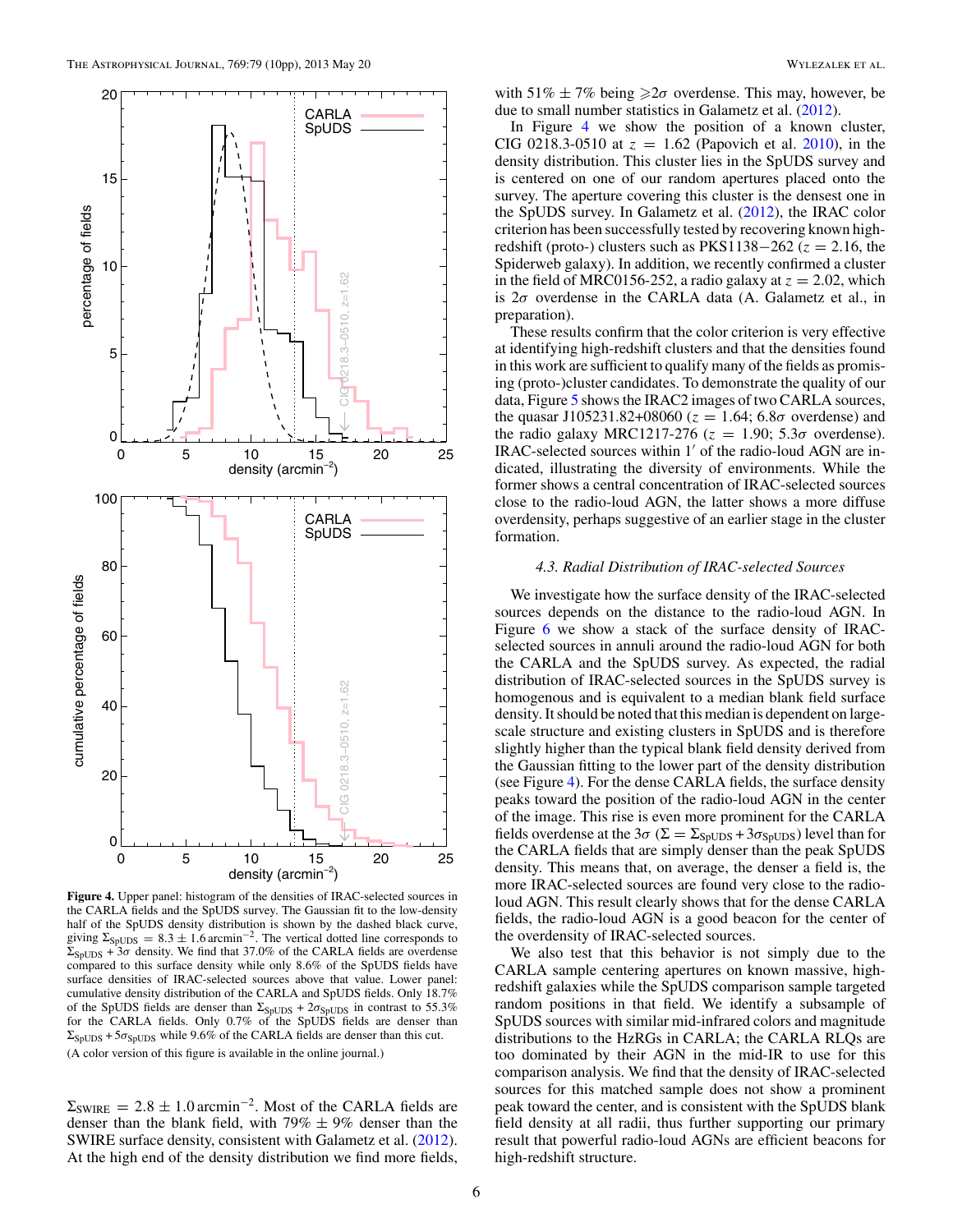<span id="page-6-0"></span>

**Figure 5.** Postage stamps of the fields of MRC1217-276 and J105231.82+08060, a radio galaxy and a radio-loud quasar at  $z = 1.90$  and  $z = 1.64$ , respectively. The IRAC color-selected sources within a 1 arcmin radius, shown with the large dashed circle, are marked with small solid red circles. The radio-loud AGNs are marked by the orange squares.

(A color version of this figure is available in the online journal.)

Finally, we also investigate the radial density distribution for all CARLA fields that are less dense than the SpUDS peak density to rule out systematics in our analysis. The rise toward the center fully disappears and is consistent with the SpUDS peak density shown by the gray dashed line. It is important to note that even at the largest radii probed, the CARLA fields show an excess of IRAC-selected sources suggesting that the extent of the overdensity is larger than the area covered in our images. Venemans et al. [\(2007\)](#page-9-0) measures the size of (proto-)clusters by analyzing the radial extent of Ly*α* emitters in the fields of radio galaxies at *z* ∼ 3. This work showed that only at a ∼1.75 Mpc (∼3.8 arcmin) distance from the radio galaxy does the density of Ly*α* emitters in the field become consistent with the field density. They conclude that the sizes of (proto-)clusters as inferred from the distribution of Ly*α* emitters at *z* ∼ 3 is roughly 2 Mpc. Due to the limited size of the CARLA



**Figure 6.** Surface density of the IRAC-selected sources as a function of distance to the radio-loud AGN for the CARLA survey. We show a stack of all CARLA fields that are denser and less dense than  $\Sigma_{\text{SpUDS}}$  (black asterisks and red crosses, respectively) and a stack of fields denser than  $\Sigma_{SpUDS} + 3\sigma_{SpUDS}$  (blue diamonds). The radial distribution depends on the overall density of the CARLA fields with a sharp rise toward the center for the densest CARLA fields and an almost homogenous distribution for the lowest density fields. The gray dashed line corresponds to the SpUDS peak density and is slightly lower than the SpUDS radial distribution which is computed from a stack of all SpUDS fields, including both the low- and the high-density fields.

(A color version of this figure is available in the online journal.)

fields we cannot measure the overall extent of the overdensity but we show that it extends beyond 2 arcmin (∼1 Mpc for the redshifts probed). The clear rise toward the center at distances *<*60 arcsec, however, justifies our choice of 1 arcmin apertures for the counts-in-cell analysis.

## *4.4. Dependence on AGN Type*

We compare the fields around the HzRGs and the RLQs separately to investigate any difference in their environments. Figure [7](#page-7-0) shows the density distributions for the HzRGs and the RLQs in our sample. We proceed in the same way as earlier and fit a Gaussian to the low density part of the histograms to find the mean and the standard deviation of the distributions. The best fit is found for a mean surface density of IRAC-selected sources of  $11.6 \pm 2.2$  arcmin<sup>-2</sup> for the HzRGs and  $10.8 \pm 1.7$  arcmin<sup>-2</sup> for the RLQs. The fitted means agree within the uncertainties. A two-sided K-S test shows the two distributions to be statistically similar, with only a 38% chance of the two distributions being different. The Mann–Whitney *U* test only gives a 23% chance of the two means of the distributions being different. We repeat the analysis for various redshift bins to test if this result is only true for specific redshifts, finding similar results for all tested redshift bins. We discuss the implications of environment not correlating with AGN obscuration in Section [5.](#page-8-0)

## *4.5. Dependence on Redshift*

Figure [8](#page-7-0) shows the environments of radio-loud AGNs as a function of redshift. Spearman rank correlation coefficients suggest a dependence on redshift with a probability of 99.99%. This correlation is mainly driven by fewer data points at *z <* 2*.*0 and  $\Sigma$  < 10 arcmin<sup>-2</sup> and at  $z > 2.5$  and  $\Sigma > 12$  arcmin<sup>-2</sup>. We therefore also test for a correlation in these two redshift bins  $(1.3 < z < 2.5$  and  $2.5 < z < 3.2$ ); the Spearman rank correlation coefficients suggest a correlation with a probability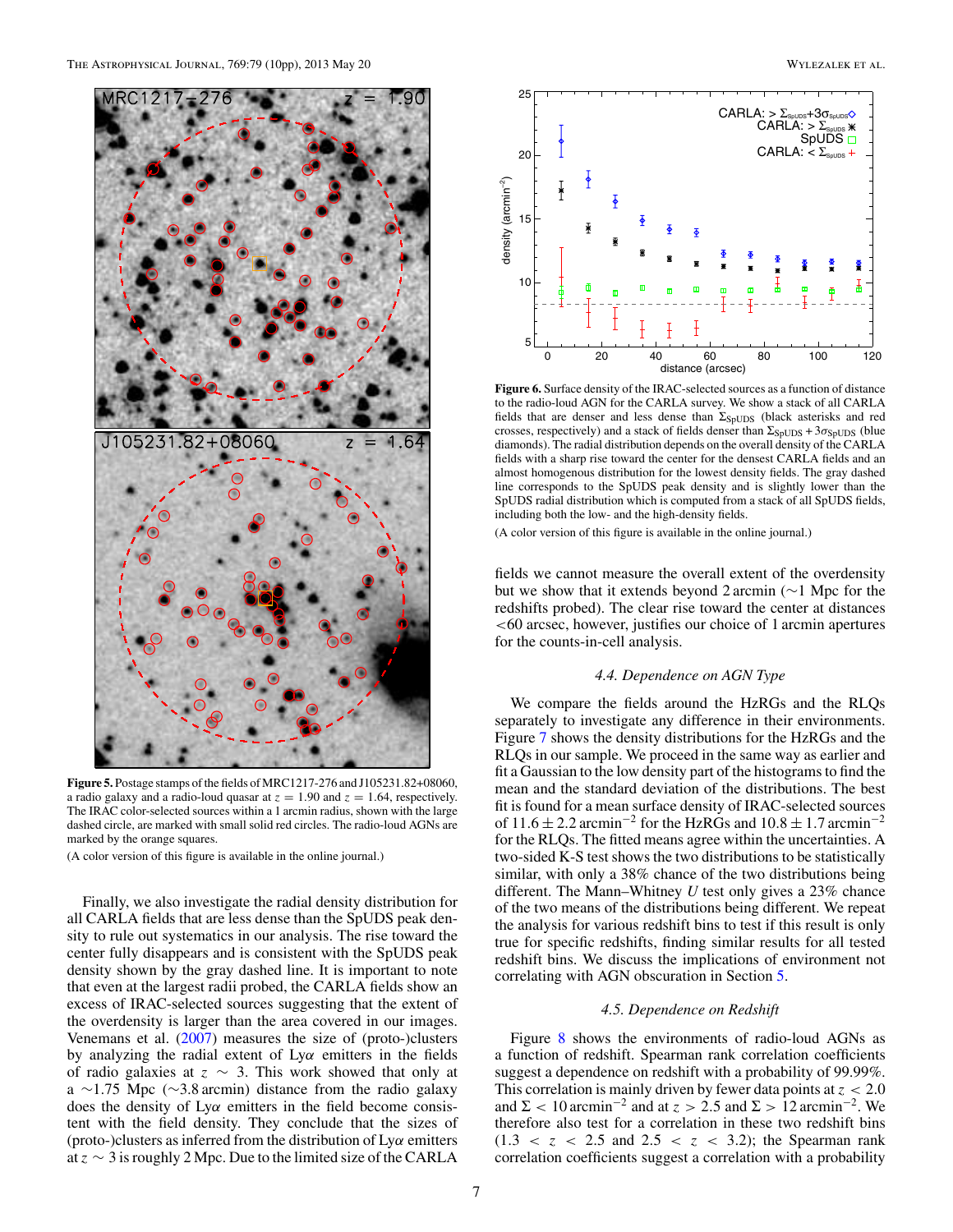<span id="page-7-0"></span>

**Figure 7.** Distribution of the densities of IRAC-selected sources for the HzRG and RLQ fields in the CARLA sample. A two sided K-S test shows no significant difference between the two distributions, implying that the environments of the two AGN types are similar.

(A color version of this figure is available in the online journal.)



**Figure 8.** Surface density of IRAC-selected sources in the HzRG (green crosses) and RLQ (orange diamonds) fields as a function of redshift. The dark and light gray shaded areas show  $\Sigma_{\text{SpUDS}} \pm 1\sigma$  and  $\Sigma_{\text{SpUDS}} \pm 3\sigma$  density, respectively. A Spearman rank correlation analysis shows a dependence of surface density with redshift.

(A color version of this figure is available in the online journal.)

of 99% and 82%, respectively, and confirm that the dependence of density with redshift is true for all redshifts probed here. The density of the environments around the RLQs seems to be more dependent on redshift than those of the HzRGs with



**Figure 9.** Surface density of IRAC-selected sources in the HzRG and RLQ fields as a function of radio luminosity. The dark and light gray shaded areas show  $\Sigma_{SpUDS} \pm 1\sigma$  and  $\Sigma_{SpUDS} \pm 3\sigma$  density, respectively. A Spearman rank correlation analysis shows no significant dependence of surface density with radio luminosity.

(A color version of this figure is available in the online journal.)

probabilities of 99.0% and 83.0% of a correlation, respectively. However, this could be due to slightly different sampling at intermediate redshifts. If galaxy (proto-)clusters have the same number of members at all redshifts, a dependence with redshift would be expected as we observe galaxies that are about 3 mag fainter than  $L^*$  at  $z \sim 1.3$  but only galaxies that are  $\sim$ 2 mag fainter than  $L^*$  at  $z \sim 3.2$ . D. Wylezalek et al. (in preparation) uses the CARLA sample to quantitatively examine the redshift evolution of the cluster luminosity function. The fact that we observe a dependence with redshift demonstrates that a non-negligible fraction of the IRAC-selected objects in the vicinity of the radio-loud AGN are associated with the AGN. If the IRAC-selected sources were not associated with the radioloud AGN then their density would likely be independent of the AGN redshifts.

## *4.6. Dependence on Radio Luminosity*

Figure 9 shows how the density of the CARLA fields depends on the radio luminosity of the targeted radio-loud AGN. Spearman rank correlation coefficients do not show a significant dependence of the CARLA field densities on  $L_{500 \text{ MHz}}$ . This is in agreement with previous studies at these high radio luminosities (Donoso et al. [2010\)](#page-9-0) and is consistent with expectations from the unified model for AGN (Urry & Padovani [1995\)](#page-9-0). We discuss this result in the context of other studies at lower redshifts in Section [6.](#page-8-0)

We also test the difference of the density distributions between the HzRG and RLQ fields as a function of radio luminosity. We fit a Gaussian to the density distribution in four radio luminosity bins (1027–1028 W Hz−<sup>1</sup>*,* 1028–1028*.*<sup>25</sup> W Hz−<sup>1</sup>*,* 1028*.*25–1028*.*<sup>5</sup> W Hz−<sup>1</sup>*,* 1028*.*5–1029 W Hz−1, chosen to provide similarly sized samples) to determine the mean and sigma of the histograms. Two-sided K-S tests do not show a significant probability for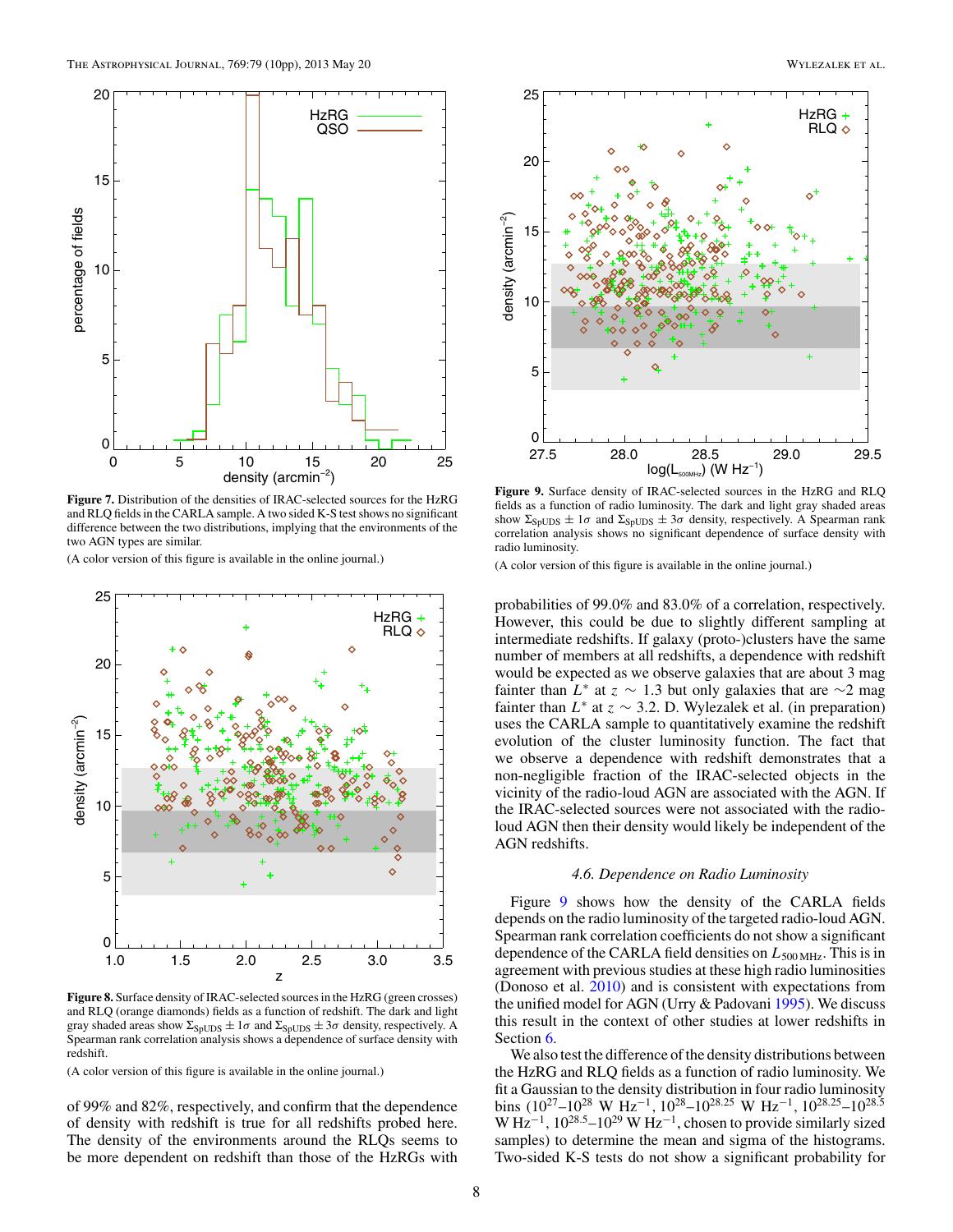**Table 2** Comparison to Previous Work on Type-1 and Type-2 AGN Environments

<span id="page-8-0"></span>

| Reference              | Sample Size              |                 | $L_{500\,\text{MHz,min}}$<br>$(W Hz^{-1})$ | Type-1 vs. Type-2 Environment                                                                                                   |
|------------------------|--------------------------|-----------------|--------------------------------------------|---------------------------------------------------------------------------------------------------------------------------------|
| Yates et al. $(1989)$  | 25 RGs                   | 0.15 < z < 0.82 | $1 \times 10^{25}$                         | No difference                                                                                                                   |
| Smith & Heckman (1990) | 35 RGs, 31 RLOs          | ${<}0.3$        | $5 \times 10^{24}$                         | No difference                                                                                                                   |
| Falder et al. $(2010)$ | 75 RLQs, 27 RGs          | $z \sim 1$      | $2 \times 10^{24}$                         | Slightly denser type-2 environments                                                                                             |
| Donoso et al. $(2010)$ | 307 RLO, $\sim$ 1400 RGs | 0.4 < z < 0.8   | $2 \times 10^{25}$                         | Type-2 more clustered for $10^{25} < L_{500 \text{ MHz}} < 10^{26}$ ,<br>similar clustering for $L_{500 \text{ MHz}} > 10^{26}$ |
| This work              | 166 RGs, 180 RLOs        | 1.3 < z < 3.2   | $3 \times 10^{27}$                         | No difference                                                                                                                   |

the distributions to be different. Spearman rank correlation coefficients do not imply a dependence of the density on radio luminosity for either of the two types of AGN.

## 5. THE ENVIRONMENTS OF HzRGs AND RLQs

It has long been debated whether the environments of radioquiet AGNs are any different from their radio-loud analogs. Many studies show that radio-quiet AGNs, which are usually associated with less massive spiral galaxies, are less clustered than radio-loud AGNs (e.g., Hutchings et al. [1999;](#page-9-0) Kauffmann et al. [2008;](#page-9-0) Hickox et al. [2009;](#page-9-0) Falder et al. [2010\)](#page-9-0). Several theories have been proposed to explain this difference between the environments of radio-loud and radio-quiet AGNs. One theory, known as jet confinement, posits that the higher intergalactic medium densities in regions of higher galaxy densities enhance synchrotron losses from radio jets, thereby making them brighter (Barthel & Arnaud [1996\)](#page-9-0). An alternative theory suggests that mergers in regions of higher galaxy density will produce more rapidly spinning supermassive black holes, which will then be more capable of powering a radio jet (e.g., Wilson & Colbert [1995;](#page-9-0) Sikora et al. [2007\)](#page-9-0). Regardless, observational results suggest that radio-quiet AGNs reside in less dense environments while the difference between RLQ and RG environments still remains an open issue and observations show inconclusive results.

From a study of ∼30 radio-selected AGNs at *z <* 0*.*3, Smith & Heckman [\(1990\)](#page-9-0) find that RLQs and RGs at *z <* 0*.*3 were similarly clustered, consistent with the results of Yates et al. [\(1989\)](#page-9-0) based on a comparably sized sample at similar redshift (see Table 2). Falder et al.  $(2010)$  studies the environments of 75 RLQs and 27 RGs at  $z \sim 1$ , and finds a small, but notable trend of density with AGN type, with the RG environments being slightly denser than the RLQ environments. He suggests, however, that this might be due to the different sample sizes. Donoso et al. [\(2010\)](#page-9-0) computes the cross-correlation signal between a sample of ∼14,000 radio-detected AGNs and a sample of 1.2 million luminous red galaxies in the SDSS. They also study a sample of ∼300 RLQs cross-correlated with the same sample of luminous red galaxies. When comparing the two clustering signals, Donoso et al. [\(2010\)](#page-9-0) finds that the RGs are more clustered than the RLQs for  $10^{25} < L_{1.4 \text{ GHz}} < 10^{26} \text{ W Hz}^{-1}$ , but clustered in a similar way for  $L_{1.4 \text{ GHz}} > 10^{26} \text{ W Hz}^{-1}$ .

We caution the reader that in each study different lower limits and definitions of radio-loudness are being used. In Table 2 we summarize the results of these works and list the redshift ranges and the lower limit on radio luminosity used to define a radio-loud object. The radio luminosities have been converted to  $L_{500 \text{ MHz}}$  assuming a radio spectral index of  $\alpha = -0.7$  (Miley & De Breuck [2008\)](#page-9-0). At lower radio luminosity, *L*500 MHz *<*  $10^{25}$  W Hz<sup>-1</sup>, the studies show somewhat conflicting results. A concerning problem is the small sample sizes providing poor statistics and with imperfectly matched samples. In Falder et al. [\(2010\)](#page-9-0), for example, the RGs were slightly more radio luminous than the RLQs.

At low radio luminosities, our understanding of the environments of RLQs and RGs is not yet clear. At higher radio luminosities,  $L_{500 \text{ MHz}} > 10^{25} \text{ W Hz}^{-1}$ , previous studies and our analysis agree that there are no significant differences between the environments of type-1 and type-2 AGNs. These results are consistent with the popular orientation-driven (e.g., obscuring torus) AGN unification scenario for the most powerful type-1 and type-2 radio-loud AGNs. However, at lower radio luminosities, other factors, such as AGN feeding mechanisms, appear to come into play causing less powerful radio-loud type-1 and type-2 AGNs to, on average, reside in different environments.

## 6. SUMMARY

We have studied the environments of 387 RLQs and radio galaxies at  $1.3 < z < 3.2$  that have been observed at  $3.6 \,\mu\text{m}$ and 4*.*5*μ*m with the *Spitzer Space Telescope*. Our study clearly confirms that radio-loud AGNs reside in rich environments. By applying a color cut, we identified likely high-redshift galaxies, which we refer to as "IRAC-selected sources," and computed their surface density in a 1' radius around the radio-loud AGN. More than half of the fields, 55.3%, are overdense at the 2*σ* level when compared to the blank field density of IRAC-selected sources derived from the SpUDS survey. If we instead consider a 5*σ* overdensity, 9.6% of the fields are overdense. We detect a significant rise in surface density of IRAC-selected sources toward the position of the radio-loud AGN in contrast to a homogeneous radial surface density distribution for the SpUDS apertures. This reassures us of an association of the majority of the IRAC-selected sources with the radio-loud AGN. These CARLA results provide a promising list of high-redshift galaxy (proto-)cluster candidates for further study.

We also study the dependence of environment on radio luminosity. No statistically significant correlation is observed. We do, however, find a significant dependence on redshift, with higher redshift fields being slightly less dense. This result is consistent with galaxy cluster evolution and reassures us that most of the IRAC-selected sources are indeed associated with the targeted radio-loud AGN as otherwise we would have been unlikely to have observed a redshift dependence. In D. Wylezalek et al. (in preparation) we discuss how this trend can be explained in the context of the evolution of the luminosity*/* mass function of galaxy clusters.

We do not find a significant difference between the RLQ and HzRG fields, either in their overall distribution or in their dependence with redshift or radio luminosity. We conclude that for high radio luminosities,  $L_{500 \text{ MHz}} > 10^{27.5} \text{ W Hz}^{-1}$ , orientation-driven unification models appear valid.